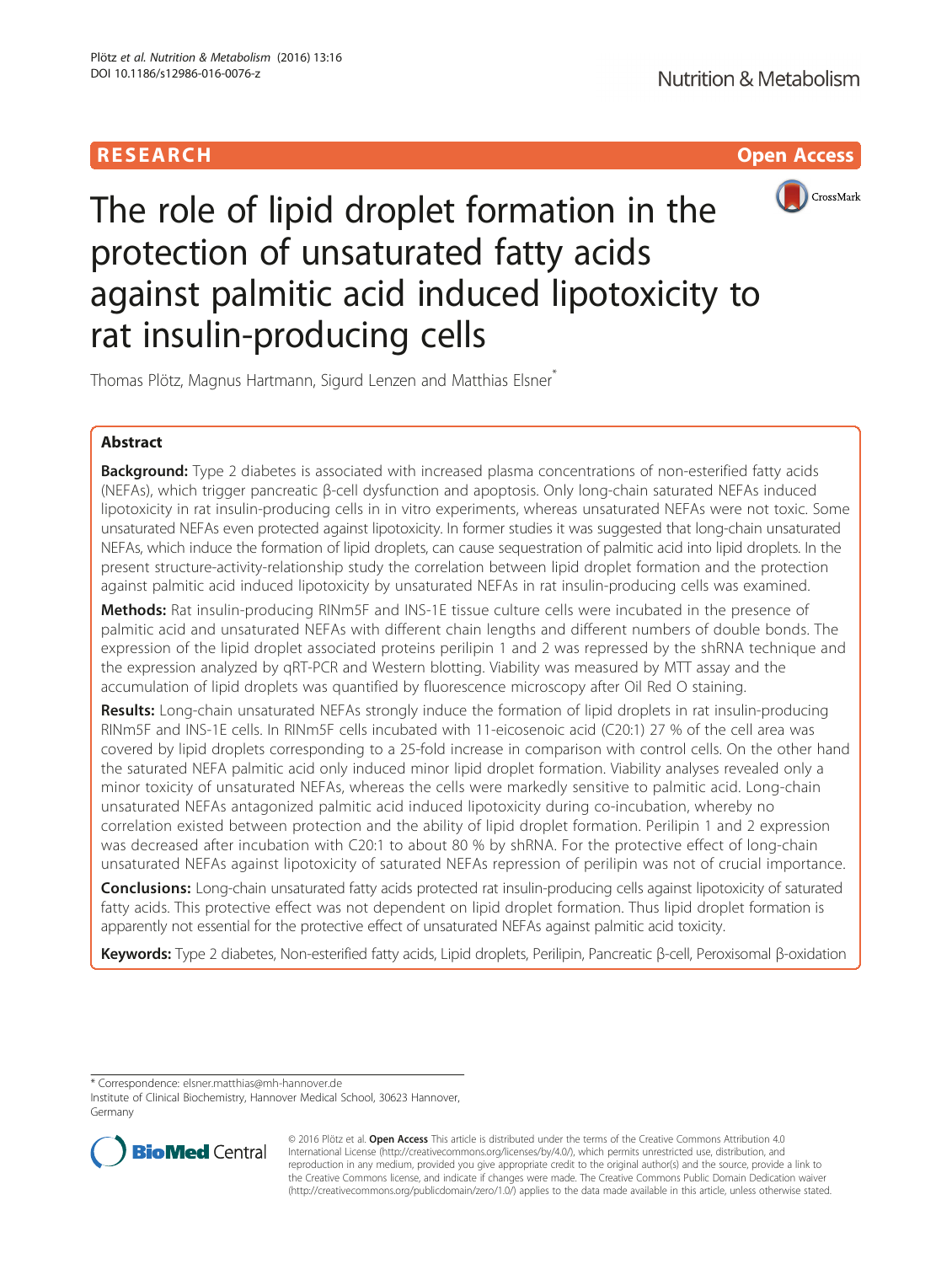## Background

Type 2 diabetes mellitus (T2DM) is one of the most prevalent metabolic diseases worldwide caused by insulin resistance of the peripheral tissues and impaired insulin secretion of pancreatic β-cells [[1](#page-10-0)]. Physical inactivity and hypercaloric diets, rich in carbohydrates and saturated fats, are thought to be responsible for an increase in body weight and can cause the metabolic syndrome [[2](#page-10-0)–[4\]](#page-10-0), which is characterized by obesity, hypertension and dyslipidemia, and often precedes the manifestation of T2DM. Chronically elevated plasma levels of non-esterified fatty acids (NEFAs), which are associated with the metabolic syndrome [\[5](#page-10-0)], can suppress insulin secretion and cause β-cell dysfunction and loss by apoptosis. This so-called lipotoxicity is subject to intensive research and scientific debate. Only long-chain saturated NEFAs induce lipotoxicity in rodent insulin-producing cells in in-vitro experiments, whereas unsaturated NEFAs are not toxic [[6\]](#page-10-0). Shortand medium-chain fatty acids are metabolized in the mitochondrial β-oxidation, whereas long-chain fatty acids can be metabolized in the mitochondria but also in the peroxisomes when cells were exposed to high NEFA concentrations [\[7](#page-10-0), [8](#page-10-0)]. Very long-chain fatty acids are exclusive substrates for the peroxisomal β-oxidation [[8](#page-10-0)–[10](#page-10-0)]. The electron transfer in the first step of the peroxisomal β-oxidation catalyzed by the enzyme acyl-CoA-oxidase results in high concentrations of hydrogen peroxide, which can cause cellular damage [[8](#page-10-0)]. In contrast to other cell types pancreatic β-cells do not express the  $H_2O_2$  inactivating enzyme catalase [\[11](#page-10-0), [12](#page-10-0)]. This can explain why long-chain saturated fatty acids are harmful to rat insulin-producing β-cells and can cause apoptosis [[7\]](#page-10-0).

On the other hand unsaturated NEFAs are not toxic to rat insulin-producing cells and can even protect against lipotoxicity. The molecular mechanism of protection has not yet been fully elucidated, but experimental evidence has been provided that the formation of lipid droplets (LDs) by unsaturated NEFAs may be involved in the protection against lipotoxicity [[13\]](#page-10-0). Specifically it has been suggested that long-chain unsaturated NEFAs can induce the formation of LDs, which may allow the sequestration of the toxic NEFA palmitic acid (PA) into these droplets. NEFAs converted into triglycerides and stored in LDs have been considered to be less toxic than NEFAs, which are readily metabolized [[13\]](#page-10-0). For the formation of LDs perilipins are crucially important [[14](#page-10-0)–[17\]](#page-10-0). These proteins are associated with the LD surface and protect the stored triglycerides against hydrolysis by the hormone-sensitive lipases. Perilipins are thus important regulators of intracellular lipid storage [[18](#page-10-0), [19\]](#page-10-0). In the present study we therefore suppressed perilipin 1 and 2 expression in rat insulinproducing cell lines using the shRNA technique and analyzed the effects on LD formation and PA-induced toxicity. In a comprehensive approach we correlated the structural requirements of saturated and unsaturated NEFAs with different chain lengths between C12 and C24 with respect to LD formation and toxicity in rat insulin-producing cells.

Our results show that unsaturated NEFAs were able to antagonize palmitic acid induced lipotoxicity. However, we observed no correlation between protection and the ability of lipid droplet formation in rat insulin-producing cells.

### Methods

### Tissue culture of insulin-producing cells

The stable insulin-producing RINm5F cell line was established from a radiation-induced rat islet cell tumor by Gazdar et al. [\[20\]](#page-10-0) and purchased from ATCC (American Type Culture Collection, Manassas, VA, USA; order# ATCC CRL-11605). Cells were cultured in RPMI 1640 medium supplemented with 10 mM glucose, 10 %  $(v/v)$ fetal calf serum (Biowest, Nuaillé, France), penicillin and streptomycin in a humidified atmosphere at 37 °C and 5 %  $CO<sub>2</sub>$  [\[12\]](#page-10-0). The insulin-producing INS-1E cell line was clonally selected from a radiation-induced rat insulinoma and showed a stable phenotype for more than 100 passages [[21](#page-10-0), [22](#page-10-0)]. INS-1E cells were kindly provided by Prof. Claes Wollheim (University of Geneva, Switzerland). These cells were cultured in RPMI 1640 medium supplemented with 10 mM glucose, 10 % fetal calf serum (FCS), penicillin and streptomycin, 10 mM Hepes (Serva, Heidelberg, Germany), 2 mM glutamine, 1 mM sodium-pyruvate (Sigma-Aldrich, Munich, Germany), and 50 μM of 2-mercaptoethanol in a humidified atmosphere at 37 °C and 5 %  $CO<sub>2</sub>$ .

### NEFA incubation

For NEFA incubations a 50 mM stock solution was freshly prepared using 90 % ethanol as a solvent. NEFAs are bound to fatty acid free bovine serum albumin (BSA) in RPMI 1640 culture medium supplemented with 1 % fetal calf serum. The ratio between NEFA and BSA is 0.5 mM NEFA to 1 % BSA. For other NEFA concentrations the BSA concentration is adapted according to this ratio. C12:0 (dodecanoic acid/lauric acid), C12:1 (cis-5-dodecenoic acid), C14:0 (tetradecanoic acid/myristic acid), C14:1 (cis-9-tetradecenoic acid/myristoleic acid), C16:0 (hexadecanoic acid/palmitic acid), C16:1 (cis-9-hexadecenoic acid/palmitoleic acid), C18:0 (octadecanoic acid/stearic acid), C18:1 (cis-9-octadecenoic acid/oleic acid), C18:2 (cis-9, 12-octadienoic acid/linoleic acid),  $α$ -C18:3 (cis-9, 12, 15-octatrienoic acid/ alpha-linolenic acid), γ-C18:3 (cis-6, 9, 12-octatrienoic acid/gamma-linolenic acid), C18:4 (cis-6, 9, 12, 15 octatetraenoic acid/stearidonic acid), C20:0 (eicosanoic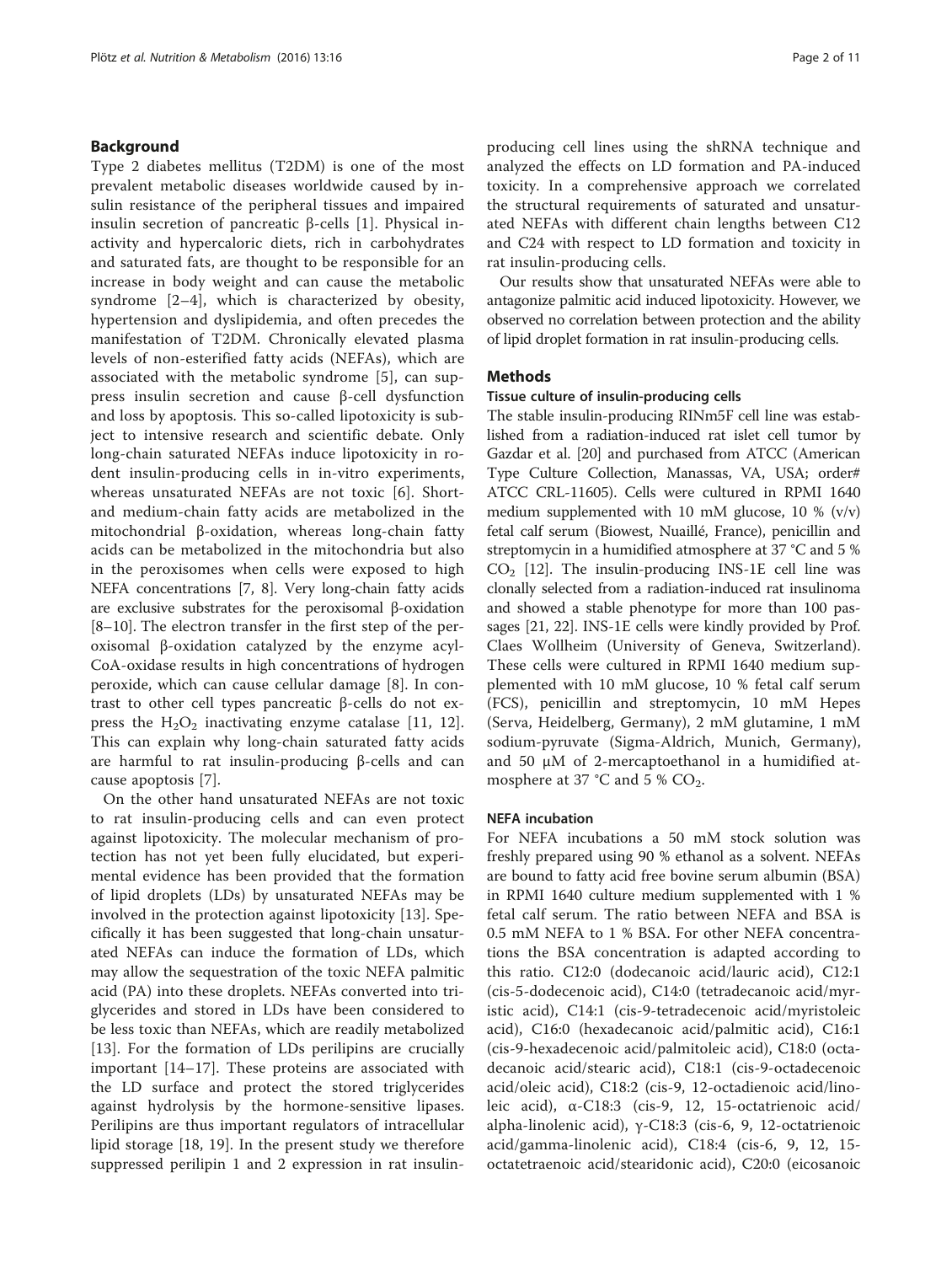acid/arachidic acid), C20:1 (cis-11-eicosenoic acid/gondoic acid), C20:2 (cis-11, 14-eicosadienoic acid), C20:3 (cis-8, 11, 14-eicosatrienoic acid), C20:4 (cis-5, 8, 11, 14-eicosatetraenoic acid/arachidonic acid), C20:5 (cis-5, 8, 11, 14, 17-eicosapentaenoic acid), C22:0 (docosanoic acid/behenic acid), C22:1 (cis-13-docosenoic acid/erucic acid), C22:2 (cis-13, 16-docosadienoic acid), C22:4 (cis-7, 10, 13, 16-docosatetraenoic acid), C22:6 (cis-4, 7, 10, 13, 16, 19-docosahexaenoic acid), C24:0 (tetracosanoic acid/lignoceric acid), C24:1 (cis-15-tetracosenoic acid/nervonic acid) were purchased from Sigma-Aldrich (Munich, Germany) or Larodan (Malmö, Sweden).

### Lipid droplet staining with Oil Red O

RINm5F cells were cultured for 24 h and afterwards exposed to 100 μM of different unsaturated NEFAs with different chain lengths and different numbers of double bonds (C18:1 to 18:4, C20:1 to C20:5, C22:1 to C22:6) for another 24 h. Cells were trypsinized and fixed in paraformaldehyde for 15 min at room temperature. Thereafter cells were stained with Oil Red O solution (Sigma-Aldrich, Munich, Germany) and washed twice with PBS (phosphate buffered saline). Lipid droplet formation was analyzed by fluorescence microscopy and the area within the cells was quantified by the use of the Olympus xcellence software (Olympus, Hamburg, Germany) at 546 nm excitation and 580 nm emission. For each incubation condition five to seven coincidentally selected images, each containing 30 to 100 cells, were used to quantify the proportion of the lipid droplet area to the total cell area with the phase analysis module of the xcellence software.

### Assessment of cell viability

RINm5F insulin-producing cells were seeded at 2.5 ×  $10<sup>4</sup>$  cells/well in 100 μl culture medium onto 96-well plates and allowed to attach for 24 h before they were incubated at 37 °C with combinations of different unsaturated NEFAs and PA (palmitic acid/hexadecanoic acid/ C16:0) for further 24 h. Cell viability and the ability to protect against PA-induced toxicity was determined by a microplate-based MTT assay (3-(4,5-dimethylthiazol-2 yl)-2,5-diphenyl tetrazolium bromide, Serva, Heidelberg, Germany) [[23](#page-10-0)].

## Lentivirus preparation and transduction of insulin-producing cells

Lentiviral vector particles were produced as described [[24\]](#page-10-0). In brief,  $5x10^6$  293FT cells were transfected with the packaging plasmid pPAX2 (37.5 μg), the envelope plasmid pcDNA-MDG (7.5 μg), and the transfer plasmids pLV-U6-sh-rPlin1, pLV-U6-sh-rPlin2 or pLV-U6 sh-NTC (22.5 μg) by calcium phosphate precipitation. The transfer plasmids were produced by Sirion Biotech (Munich, Germany) and validated for suppression efficiencies > 85 %. The virus particles were harvested from the culture medium 48 h after transfection and purified by ultrafiltration columns at 3000 g for 25 min (Amicon Ultra Ultracel-100 K, Millipore, Schwalbach, Germany). Virus titers (typically  $5x10^7$  infectious particles) were quantified by a TaqMan qPCR assay as described elsewhere [\[24](#page-10-0)]. RINm5F-Tet3G and INS-1E-Tet3G cells were transduced with either the sh-rPlin1, sh-rPlin2 or sh-NTC virus with a multiplicity of infection (MOI) followed by a selection with puromycin  $(2.5 \mu g/ml)$ .

### Gene expression analyses

RNA from RINm5F and INS-1E cells was isolated with the RNeasy Kit (Qiagen, Hilden, Germany) according to the manufacturer's instructions. The quality of the total RNA was verified by comparing the intensities of the 28S and 18S rRNA bands in agarose gel electrophoresis. Two microgram total RNA was reverse transcribed into cDNA using the RevertAid H Minus M-MuLV Reverse Transcriptase (Thermo Fisher Scientific, Schwerte, Germany) and random hexamer primers (Life Technologies, Karlsruhe, Germany). The *Plin1* or *Plin2* expression in 10 ng cDNA was quantified by a SYBR Green based assay (GoTaq Green Master Mix; Promega, Mannheim, Germany) and performed on an Opticon fluorescence detection system (Biorad, Munich, Germany) with the following protocol: Samples were initially denaturated at 95 °C for 2 min followed by up to 40 PCR cycles. Each PCR cycle comprised a denaturation at 94 °C for 30 s, an annealing at 60 °C for 30 s, and an extension at 72 °C for 30 s. The specificity of the amplification was verified by melting point analysis. For each sample amplification was performed in triplicate. The *Plin1* and *Plin2* expression data were normalized against the geometric mean of the three reference genes actin beta (Actb), peptidylprolyl isomerase A (PPIA), and TATA box binding protein (TBP) with the software qBasePlus (Biogazelle, Zwijnaarde, Belgium). Primers for qPCR analyses were synthesized by Life Technologies (Karlsruhe, Germany): Plin1-fw (5′ GATTCTGCTTTGCA GCGTGAA 3′), Plin1-rv (5′ CAGGACTCTCTGGAGCA CATTC 3′), Plin2-fw (5′ TCGTCTCTCAGCTCTCCTGT 3′), Plin2-rv (5′ TAGGTGGAGCTCACCAAGGG 3′), Actb-fw (5′ GCGTCCACCCGCGAGTACAA 3′), Actb-fw (5′ TTGCACATGCCGGAGCCGTT 3′), PPIA-fw (5′ TT GCAGACGCCGCTGTCTCTT 3′), PPIA-rv (5′ TGGAA CTTTGTCTGCAAACAGCTCG 3′) TBP-fw (5′ CAGCT CGGCGCACCGTACAT 3′), TBP-rv (5′ TCTGGGTTAT CGTCACGCACCA 3′).

### Western blot analyses

Whole cell extracts were prepared in radioimmune precipitation assay buffer according to the manufacturer's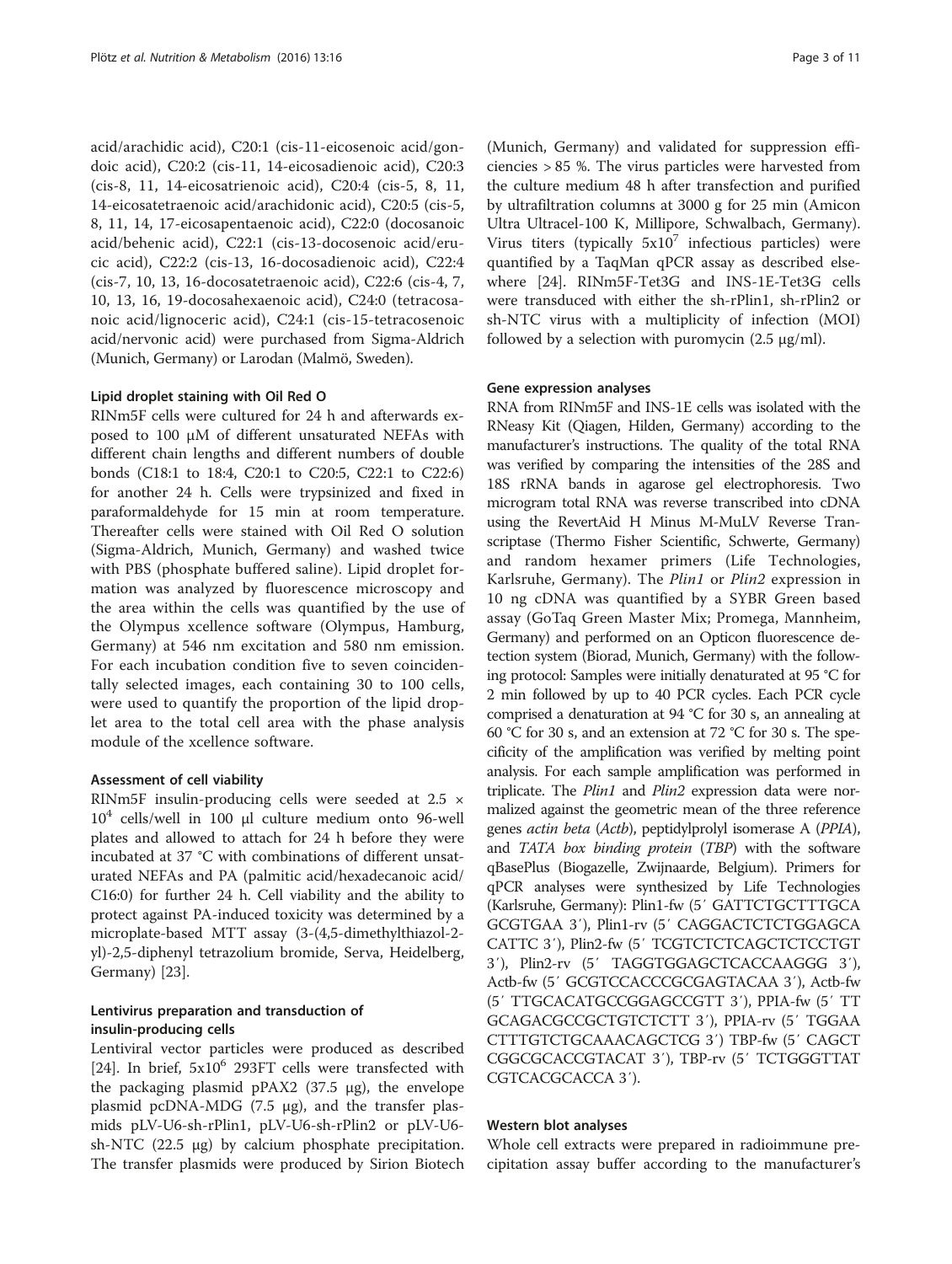recommendation (Sigma) supplemented with complete protease inhibitor mixture (Roche Diagnostics, Mannheim, Germany). Protein content was determined by the BCA assay (Thermo Fisher Scientific, Rockford, IL, USA). 30 μg of total protein were separated by a 10 % SDS-PAGE and electroblotted to nitrocellulose membranes (GE Healthcare, Buckinghamshire, UK). Nonspecific binding sites of the membranes were blocked with 5 % nonfat dry milk for 1 h at room temperature. The membranes were incubated with specific primary antibodies overnight at 4 °C. The following antibodies from Santa Cruz Biotechnology (Santa Cruz, CA, USA) were used: anti-Perilipin 1 (H-300, diluted 1:2000), anti-Perilipin 2 (H-80, diluted 1:200), and anti-β-actin (sc-1615, diluted 1:250). The excess of primary antibody was removed by three washing steps with washing buffer (PBS, 0.1 % Tween 20, 0.1 % BSA). Subsequently, the membranes were incubated with peroxidase-labeled secondary anti-rabbit antibodies at a dilution of 1:20,000 at room temperature for 1 h. Protein bands were visualized by chemiluminescence using the ECL detection system (GE Healthcare). As a loading control the expression of β-actin was analyzed after stripping the blots with Reblot Pus solution (Merck-Millipore, Darmstadt, Germany) according to the manufacturer's manual. Protein band intensity was quantified and normalized to β-actin though densitometry with the Gel-Pro Analyzer program (version 6.0, Media Cybernetics, Silver Spring, MD, USA).

### Statistical analysis

Data are expressed as means ± SEM. Statistical analyses were performed using ANOVA plus Dunnett's or Bonferroni's test for multiple comparisons, unless stated otherwise (GraphPad Prism5, San Diego, CA, USA).

### Results

## Induction of lipid droplet formation by NEFAs in insulin-producing cells

Long-chain monounsaturated NEFAs (C18:1, C20:1, C22:1) strongly induced the formation of LDs in rat insulin-producing RINm5F cells. More than 25 % of the cell area of RINm5F cells incubated with the long-chain NEFA gondoic acid (C20:1, 100 μM) was covered by LDs, which corresponds to a 16-fold increase in comparison to untreated cells. On the other hand incubation with medium-chain and long-chain monounsaturated NEFAs (C12:1, C14:1, C16:1) and with a very long-chain NEFA (C24:1) showed no significant increase in LD formation in comparison to control cells (Fig. 1). In contrast to unsaturated NEFAs none of the analyzed saturated NEFAs (C12:0 to C24:0) caused significant increases in LD content in RINm5F cells.



## Effect of saturation level of unsaturated NEFAs on lipid droplet formation in insulin-producing cells

In the group of unsaturated NEFAs with the chain length of C18 with different numbers of double bonds (C18:x) only C18:1 and C18:2 revealed a significant up to 15 % increase in the cell area covered with LDs (Fig. [2a\)](#page-4-0). However, the unsaturated NEFAs C18:3 and C18:4 showed no increase in LD formation compared to the control condition. With 27 % LDs of the cell area C20:1 induced maximal lipid droplet formation. With an increasing number of double bonds the LD area declined to  $< 4$  % after incubation with C20:4 or C20:5 (Fig. [2b](#page-4-0)), which was not significantly higher than in the control condition. The unsaturated C22:x NEFA group revealed the same tendency with the greatest LD formation after incubation with the monounsaturated C22:1 and a steady decrease with increasing numbers of double bonds up to C22:6 (Fig. [2c](#page-4-0)).

## Antagonistic effect of saturated fatty acids against lipid droplet formation

Long-chain unsaturated NEFAs induced LD formation, whereas long-chain saturated NEFAs were not able to form LDs. A co-incubation experiment of both saturated and unsaturated NEFAs revealed a decline of LD formation typically induced by long-chain unsaturated NEFAs. Palmitic acid (C16:0), which is the physiologically and nutritionally most important saturated fatty acid, antagonized the LD formation by C18:1 and to a lesser extent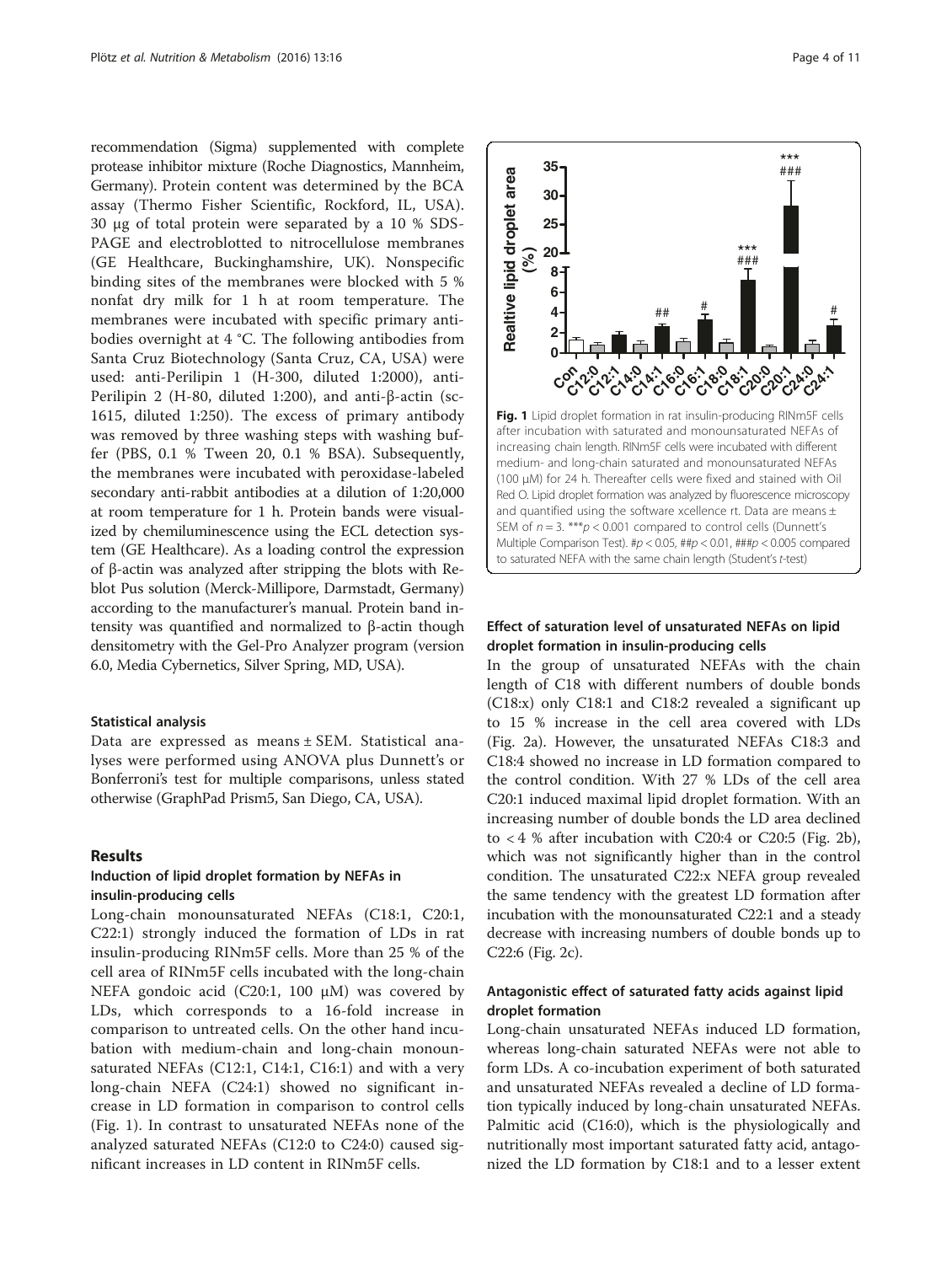<span id="page-4-0"></span>

by C20:1 (Fig. 3a-b). The antagonistic effect increased with the increase of the proportion of C16:0 in the mixtures with C18:1 and C20:1.

### Toxicity of long-chain NEFAs in insulin-producing cells

Long-chain saturated NEFAs at a 100 μM concentration were highly toxic to insulin-producing RINm5F cells. On the other hand the corresponding unsaturated NEFAs with the same chain lengths showed only a minimal or no significant toxicity at a concentration of 100 μM compared to the toxic effect of palmitic acid with a viability of 31 % (Additional file [1](#page-9-0): Figure S1). Generally no correlation between the toxicity and the number of double bonds could be identified.

Protective capacity of long-chain unsaturated NEFAs against the toxicity of palmitic acid in insulin-producing cells in dependence on chain length and saturation level

The protective capacity of long-chain unsaturated NEFAs was analyzed in co-incubation experiments of 200 μM PA with increasing concentrations of unsaturated NEFAs to determine the unsaturated NEFA concentration necessary to achieve a 50 % viability reduction (Table [1\)](#page-5-0). The best protection against PA-induced toxicity in RINm5F insulin-producing cells was provided by C20:5 with a half-maximally effective protective concentration of 5.4 μM. Generally NEFAs of the C20:x group revealed the highest protective potency. In the NEFA groups of C20:x and C22:x the monounsaturated NEFAs were less protective than the polyunsaturated NEFAs. A concentration of



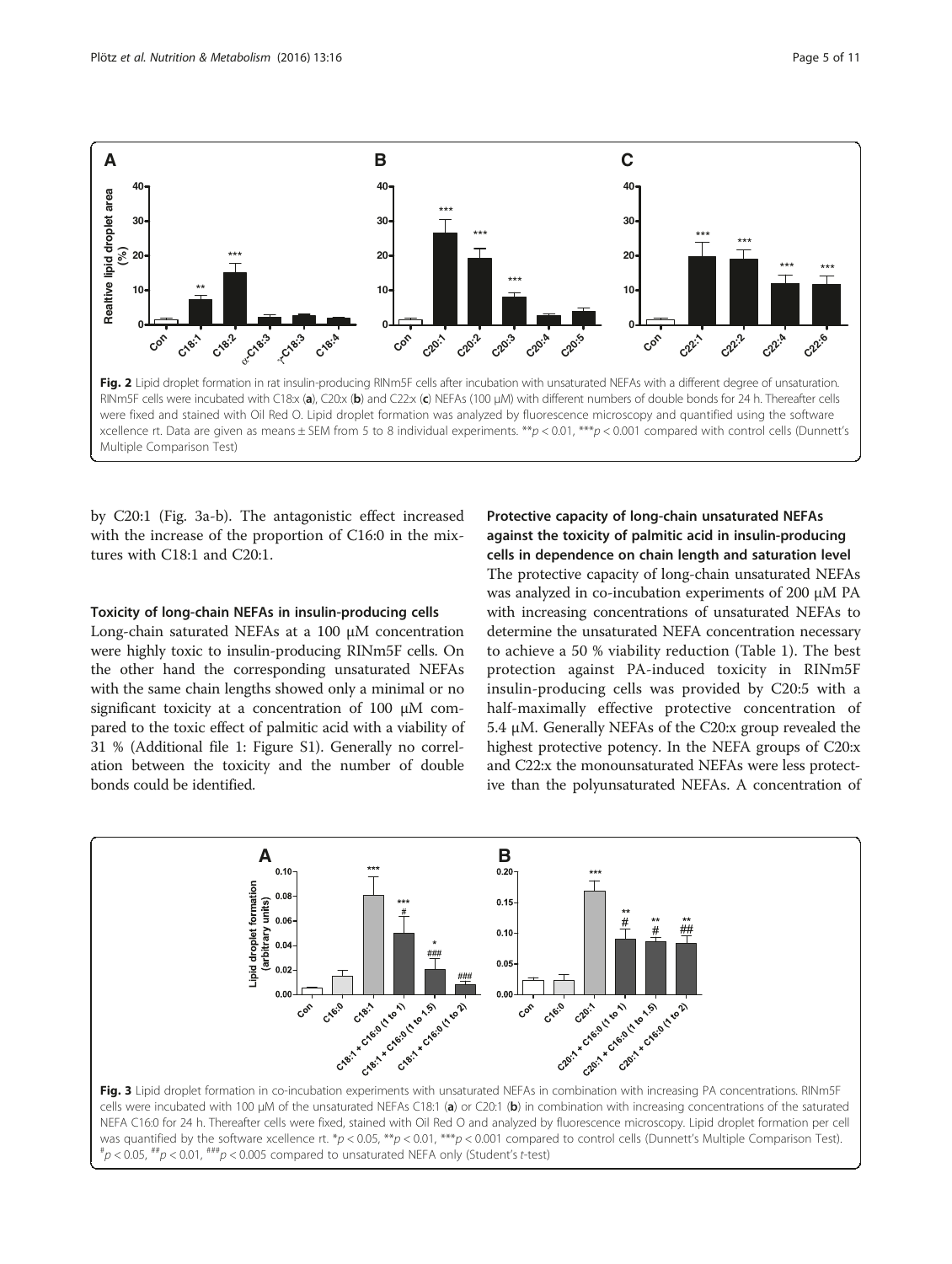| <b>NEFA</b> | Half-maximal protective<br>concentration (µM) | Lipid droplet area after<br>incubation with 100 $\mu$ M<br>NEFA (% of cell area) | Correlation coefficient<br>for each group | $P$ value for<br>each group |
|-------------|-----------------------------------------------|----------------------------------------------------------------------------------|-------------------------------------------|-----------------------------|
| C18:1       | $32.8 \pm 2.2$ (6)                            | $7.3 \pm 1.3$ (5)                                                                | C18-FFA: +0.52                            | C18-FFA: 0.37               |
| C18:2       | $11.4 \pm 1.2$ (5)                            | $15.1 \pm 2.8$ (5)                                                               |                                           |                             |
| $a-C18:3$   | $24.0 \pm 1.8$ (4)                            | $2.4 \pm 0.6$ (5)                                                                |                                           |                             |
| $Y-C18:3$   | $27.2 \pm 1.6$ (4)                            | $2.6 \pm 0.5$ (5)                                                                |                                           |                             |
| C18:4       | >100.0(5)                                     | $1.9 \pm 0.3$ (5)                                                                |                                           |                             |
| C20:1       | $17.2 \pm 1.6$ (6)                            | $26.5 \pm 4.9$ (5)                                                               | C20-FFA: -0.63                            | C20-FFA: 0.25               |
| C20:2       | $6.0 \pm 0.6$ (4)                             | $19.2 \pm 2.9$ (5)                                                               |                                           |                             |
| C20:3       | $10.4 \pm 1.2$ (4)                            | $8.1 \pm 1.3$ (5)                                                                |                                           |                             |
| C20:4       | $8.6 \pm 0.6$ (4)                             | $2.7 \pm 0.6$ (5)                                                                |                                           |                             |
| C20:5       | $5.4 \pm 0.6$ (4)                             | $3.9 \pm 1.0$ (5)                                                                |                                           |                             |
| C22:1       | $88.6 \pm 22.8$ (6)                           | $19.7 \pm 4.1$ (5)                                                               | C22-FFA: -0.89                            | C22-FFA: 0.11               |
| C22:2       | $42.0 \pm 6.8$ (4)                            | $18.9 \pm 2.7$ (5)                                                               |                                           |                             |
| C22:4       | $8.6 \pm 1.4$ (5)                             | $12.1 \pm 2.5$ (5)                                                               |                                           |                             |
| C22:6       | $10.8 \pm 3.2$ (5)                            | $11.8 \pm 2.4$ (5)                                                               |                                           |                             |
| Total value |                                               |                                                                                  | 0.04                                      | 0.89                        |

<span id="page-5-0"></span>Table 1 Protective effect of unsaturated NEFAs against PA-induced toxicity and relative lipid droplet area linked with the correlation coefficient for each group

The protective concentration of the unsaturated NEFAs was determined in co-incubation experiments for 24 h with 200 μM PA resulting in a 50 % cell viability measured by MTT assay. The protective effects were calculated by nonlinear regression analyses. Lipid droplet and MTT data are means ± SEM with the number of independent experiments in parenthesis. Correlation coefficients and P values were determined by Pearson correlation

17.2 μM for C20:1 and of 88.6 μM for C22:1 respectively was required to antagonize PA toxicity by 50 %. With a rise in the number of double bonds in these two groups the protective potential increased. The group of C18:x unsaturated NEFAs revealed the weakest protection of all tested groups. There were no significant differences in the protective potency against PA-induced toxicity between the omega-9 fatty acid oleic acid (C18:1), the omega-6 fatty acid γ-linolenic acid (γ-C18:3) and the omega-3 fatty acid α-linolenic acid ( $α$ -C18:3). The lowest protective potency exhibited the omega-3 fatty acid C18:4.

# Lack of correlation between protective potency against PA-induced toxicity and lipid droplet formation in

# insulin-producing cells

The most efficient unsaturated NEFA with respect to the ability to form lipid droplets was C20:1, which mediated only a moderate protection against PA-induced toxicity. The highest protective potency against PA-induced toxicity revealed C20:5, but it showed no significant increase in lipid droplet formation compared to control conditions without NEFAs. To examine, whether there was a correlation between the protective potency and lipid droplet formation in the different unsaturated NEFA groups (C18:x, C20:x, C22:x) the corresponding correlation coefficients and the  $p$  values were calculated. In none of the groups the correlation coefficient was significant (Table 1). A calculation of an overall coefficient between lipid droplet formation and the protective

potency of the different NEFA groups revealed a correlation coefficient of 0.04.

# Gene expression analyses of perilipin 1 or 2 in

insulin-producing cells after suppression of perilipin 1 or 2 To verify the efficiency of the shRNA mediated knockdown of perilipin 1 or 2 (shRNA-Plin1 or shRNA-Plin2) gene expression in insulin-producing RINm5F and INS-1E cells was analyzed after incubation with PA, OA (oleic acid/cis-9-octadecenoic acid/C18:1), a combination of PA and OA, or GA (gondoic acid/cis-11-eicosenoic acid/C20:1). Control INS-1E and RINm5F cells as well as non-target shRNA control cells showed a significant 3- to 4-fold increase in perilipin 1 gene expression after incubation with  $OA$ ,  $PA + OA$ , or  $GA$  in comparison to control conditions without NEFAs. In shRNA-Plin1 cells no significant increase was detectable (Fig. [4a-c\)](#page-6-0). Similar results were obtained in shRNA-Plin2 cells. Only in control cells and non-target shRNA control cells a significant increase in perilipin 2 expression was detectable, whereas the gene expression in shRNA-Plin2 was not significantly increased after incubation with OA, PA + OA, or GA in comparison to control conditions (Fig. [4b-d](#page-6-0)).

In addition to the gene expression quantification the mRNA level, perilipin 1 and 2 protein expression in insulin-producing RINm5F and INS-1E cells was analyzed by immunoblotting (Fig. [5](#page-7-0)). In Western blot analyses two bands in the range between approx. 60 kDa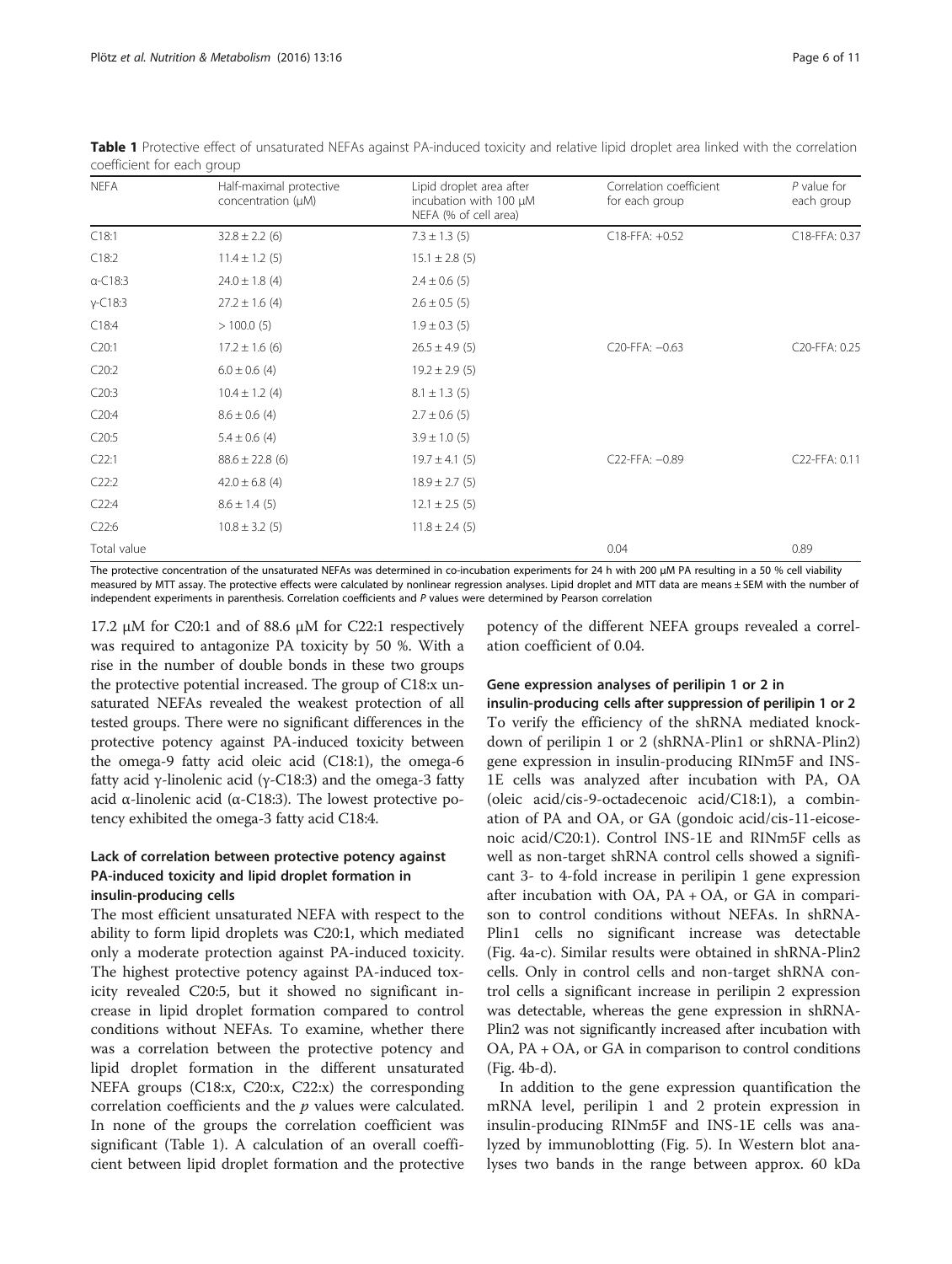<span id="page-6-0"></span>

and 65 kDa were detectable for perilipin 1. This finding confirms earlier immunoblotting analyses of INS-1E cells [[13\]](#page-10-0). For perilipin 2 the immunoblotting revealed a specific band at a molecular weight of 48 kDa. Through shRNA mediated suppression of perilipin 1 or perilipin 2 a 60 to 70 % reduction both on the mRNA and protein level was achieved after incubation with OA, PA + OA, or GA, when compared to non-targeted control cells (Fig. [5\)](#page-7-0). PA alone did not induce expression of perilipin 1 or 2. This low expression level was also not affected by shRNA mediated perilipin suppression.

# Quantification of lipid droplet formation in insulin-producing cells after exposure to oleic acid

In order to verify the effect of perilipins on LD formation shRNA-Plin1 or shRNA-Plin2 RINm5F and shRNA-Plin1 or shRNA-Plin2 INS-1E cells were incubated with the physiologically most important NEFAs, the saturated palmitic acid, (PA, C16:0) and the monounsaturated oleic acid (OA, C18:1) as well as a combination of both. Maximal LD formation was induced in RINm5F and INS-1E control cells or shRNA non-target controls (shNTC) after OA incubation in comparison to cells incubated without this NEFA (Fig. [6a](#page-8-0) and [b\)](#page-8-0). In shRNA-Plin1 or

shRNA-Plin2 cells C18:1 exposure resulted in a nonsignificant increase in LD formation in comparison to cells not incubated with OA. Furthermore shRNA-Plin1 or shRNA-Plin2 cells generated significantly fewer LDs in response to OA when compared to non-suppressed perilipin cells. The reduction in LD formation was in INS-1EshPlin cells approx. 80 % (Fig. [6a\)](#page-8-0) and in RINm5F-shPlin cells approx. 50 % (Fig. [6b](#page-8-0)). Incubation of RINm5F and INS-1E cells with knockdown of perilipin 1 or 2 in the presence of PA (200 μM) plus OA (100 or 200 μM) also caused a significant reduction of lipid droplet formation in the range of 50–70 % in comparison with the respective shNTC control cells (Fig. [6c](#page-8-0) and [d](#page-8-0)). PA (200 μm) alone did not cause lipid droplet formation (data not shown).

## Palmitic acid-induced lipotoxicity in perilipin suppressed insulin-producing cells

Perilipin suppressed RINm5F and INS-1E cells were used to analyze differences in the sensitivity against PA-induced toxicity. Neither perilipin 1 suppression nor perilipin 2 suppression showed a significantly higher sensitivity when compared to non-target shRNA control cells after incubation with the toxic saturated NEFA PA (C16:0) (Fig. [7a](#page-9-0) and [b\)](#page-9-0). Furthermore the cell lines were co-incubated with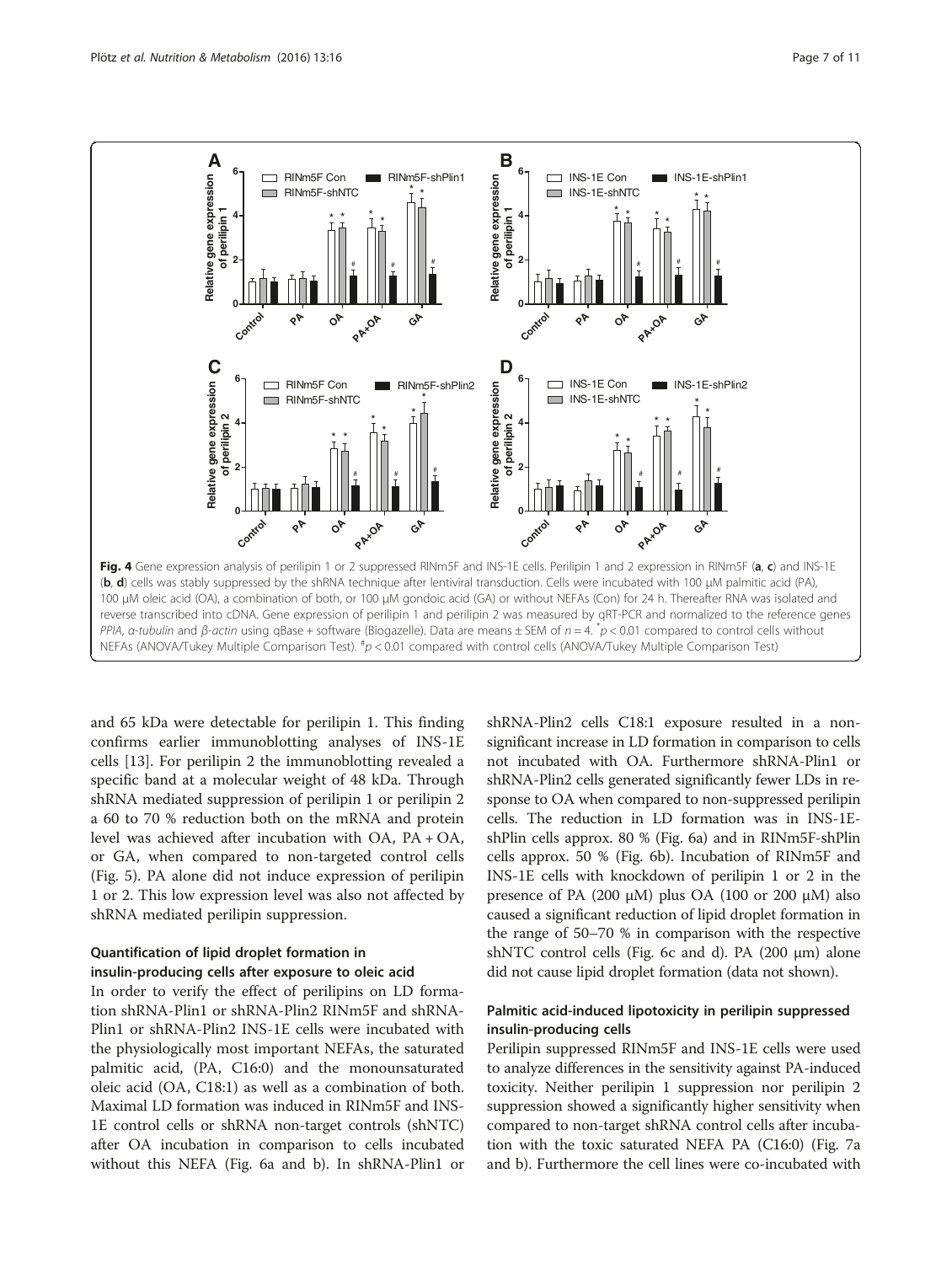<span id="page-7-0"></span>

200 μM PA and increasing concentrations of OA (up to 200 μM) demonstrating the protective effect of the monounsaturated NEFA OA on PA-induced toxicity. In these experiments there were also no significant differences in toxicity detectable between perilipin 1 or 2 suppressed cell lines detectable (Fig. [7c](#page-9-0) and [d](#page-9-0)). Incubation with OA (up to 500 μM) alone did not induce significant toxicity in the cell lines (data not shown).

## **Discussion**

Obesity and the metabolic syndrome are associated with increased plasma concentrations of non-esterified fatty acids (NEFAs) concentrations in the circulation,

which can cause T2DM by inducing insulin resistance in peripheral tissues as well as damage to pancreatic βcells [[1, 2](#page-10-0)]. In several in vitro studies on lipotoxicity in rodent β-cells long-chain saturated NEFAs were found to be responsible for the induction of apoptosis by ERstress [\[25](#page-10-0)–[27](#page-10-0)] or the formation of toxic reactive oxygen species (ROS) [[7, 28](#page-10-0)–[30](#page-10-0)]. In contrast, long-chain unsaturated NEFAs are less toxic or non-toxic to rat β-cells and can even provide protection against the toxicity induced by long-chain saturated NEFAs. We recently reported that the PA-induced formation of cytotoxic H<sub>2</sub>O<sub>2</sub> in the peroxisomal β-oxidation is inhibited by long-chain unsaturated NEFAs [[27\]](#page-10-0). Pancreatic β-cells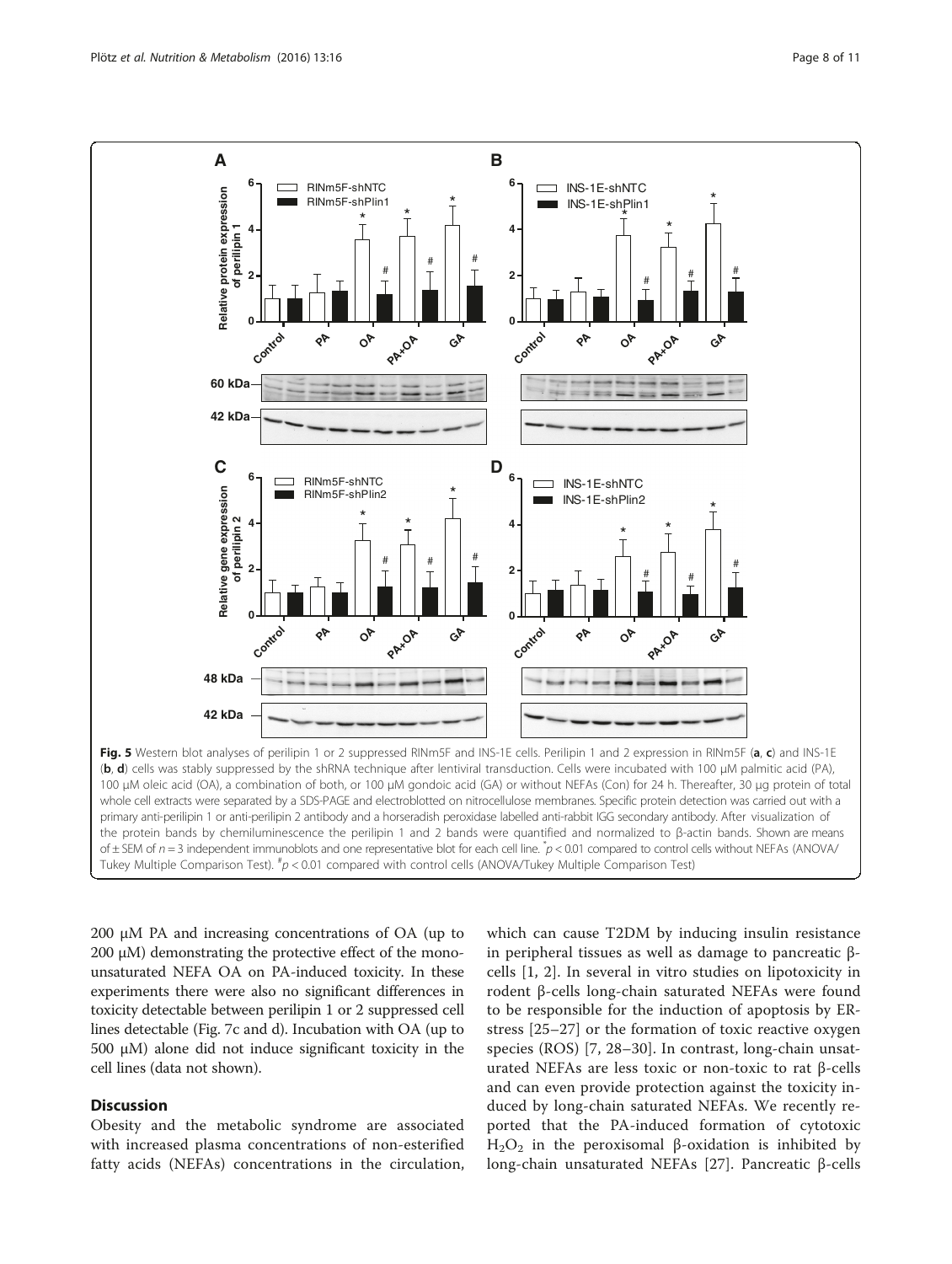<span id="page-8-0"></span>

do not express the  $H_2O_2$  detoxifying enzyme catalase which contributes to the exceptional sensitivity towards ROS mediated toxicity of this cell type [[11, 31\]](#page-10-0).

Another concept offered to explain the protection of long-chain unsaturated NEFAs against lipotoxicity is the formation of cytosolic lipid droplets (LDs). NEFAs in the cytosol can be sequestrated to LDs after esterification in triglycerides and could therefore not express their cytotoxic action [\[13, 32, 33\]](#page-10-0). PA is known to be incorporated into LDs to a significantly lesser extent and evokes a greater lipotoxic effect than OA [\[32](#page-10-0)–[34\]](#page-10-0). Furthermore, when cells are incubated with PA and OA simultaneously, OA induces LD formation and facilitates the incorporation of PA into the LDs, and thereby is thought to decrease the lipotoxic action of PA [\[33](#page-10-0)]. It was therefore the aim of the present study to verify if this hypothesis is applicable not only to OA but also to other unsaturated NEFAs with different chain lengths and saturation levels in rat insulin-producing cells.

In a comprehensive experimental approach we analyzed for the first time a group of 16 different saturated as well as mono- and polyunsaturated NEFAs with chain lengths ranging from C12 to C24 by fluorescence microscopy for their ability to form LDs in insulinproducing cells. Only long-chain mono- and polyunsaturated NEFAs were found to cause LD formation whereas the saturated NEFAs were ineffective. Such a difference had been reported in previous studies only between the unsaturated NEFA OA and the unsaturated NEFA PA [[13, 32](#page-10-0), [33](#page-10-0), [35\]](#page-10-0). Our detailed comparison of different mono- and polyunsaturated NEFAs with chain lengths of C18, C20 and C22 revealed no correlation (correlation coefficient  $r = 0.04$ ) between extent of NEFAs saturation and LD formation.

These results are in disagreement with the previously proposed hypothesis that LD formation is responsible for the protective effect of unsaturated NEFAs against toxicity of long-chain saturated NEFAs [[13](#page-10-0), [32, 33, 35](#page-10-0)]. To obtain further evidence for a lack of association between LD formation and a possible protective effect of unsaturated NEFAs against the toxicity of the saturated NEFA PA we determined in RINm5F insulin-producing cells in co-incubation experiments with 200 μM PA the half maximal protective concentration for each of the 14 unsaturated NEFAs with different chain lengths and saturation levels and correlated these data with the LD formation. Interestingly, there was no correlation detectable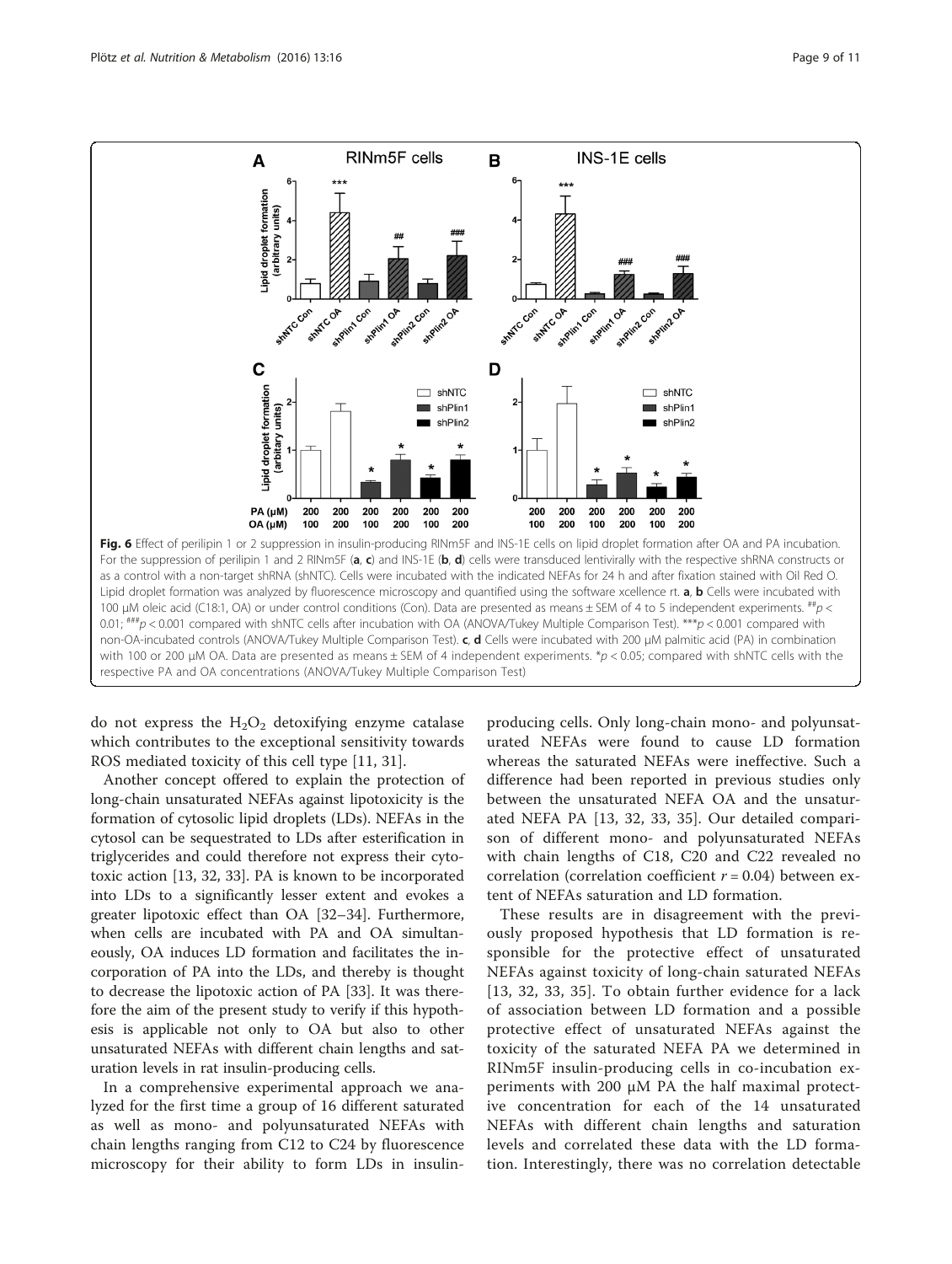<span id="page-9-0"></span>

between toxicity and LD formation. This conclusion is in contradiction to the hypothesis of a crucial role of LDs for the protection against PA toxicity [\[13](#page-10-0), [31](#page-10-0), [32](#page-10-0)], which was based only on analyses of the effects of PA, OA and linoleic acid [[13](#page-10-0), [35\]](#page-10-0). Thus a valid conclusion must be based upon the analyses of more than these three NEFAs.

Additional evidence that LD formation is not a crucial protective mechanism against lipotoxicity was provided by the perilipin 1 and 2 repression experiments in insulin-producing cells. Perilipin repression was used as an additional experimental tool to study the effect of LD formation on lipotoxicity. Perilipins are proteins which are involved in the biogenesis of LDs and located in the phospholipid mono layer of the LDs [[16, 17](#page-10-0)]. Like other investigators [[13](#page-10-0)] we were able to detect perilipin 1 and 2 gene expression in rat insulin-producing RINm5F and INS-1E cells on the mRNA as well as on the protein level. Incubation with OA, PA + OA, or GA led to an approx. 3 to 4-fold increase in perilipin 1 and 2 mRNA and protein expression. This induced perilipin 1 and 2 expression was diminished by the shRNA technique by 60 % to 80 %. This gene suppression caused also a 50-80 % reduction in LD formation in insulin-producing cells indicating that perilipins are involved in LD formation. If LD formation would be of crucial importance for lipotoxicity of long-chain saturated NEFAs it should be expected, that

the protection of OA against PA-induced toxicity was reduced in perilipin 1 and 2 repressed cells which was not the case in our experiments. On the other hand we obtained also no experimental evidence for a short-term detrimental effect on cell viability of LD storing unsaturated fatty acids. This does not exclude that long-term intracellular storage of fatty acids in the form of triglycerides may have unfavorable effects on the cellular function; in particular in diseases affecting other organs such as non-alcoholic fatty liver [[36](#page-10-0)] and cardiovascular diseases [\[37](#page-10-0)], which go along with pathological intracellular fat accumulation.

### Conclusions

The results document convincingly that LD formation plays no essential role in the protective effect of unsaturated NEFAs against the toxicity of palmitic acid in rat insulin-producing cells.

## Additional file

[Additional file 1: Figure S1.](dx.doi.org/10.1186/s12986-016-0076-z) Viability of long-chain unsaturated NEFAs in comparison to the long-chain saturated NEFA PA (C16:0). RINm5F cells were incubated with 100 μM of the long-chain saturated NEFA or 100 μM of the unsaturated NEFAs as depicted for 24 h. Thereafter viability was measured by MTT assay. Data are means  $\pm$  SEM of  $n = 5$  to 8. \*p < 0.05, \*\*p < 0.01, \*\*\*p < 0.001 compared to cells incabated under control condition without NEFAs (Dunnett's Multiple Comparison Test). (DOCX 34 kb)